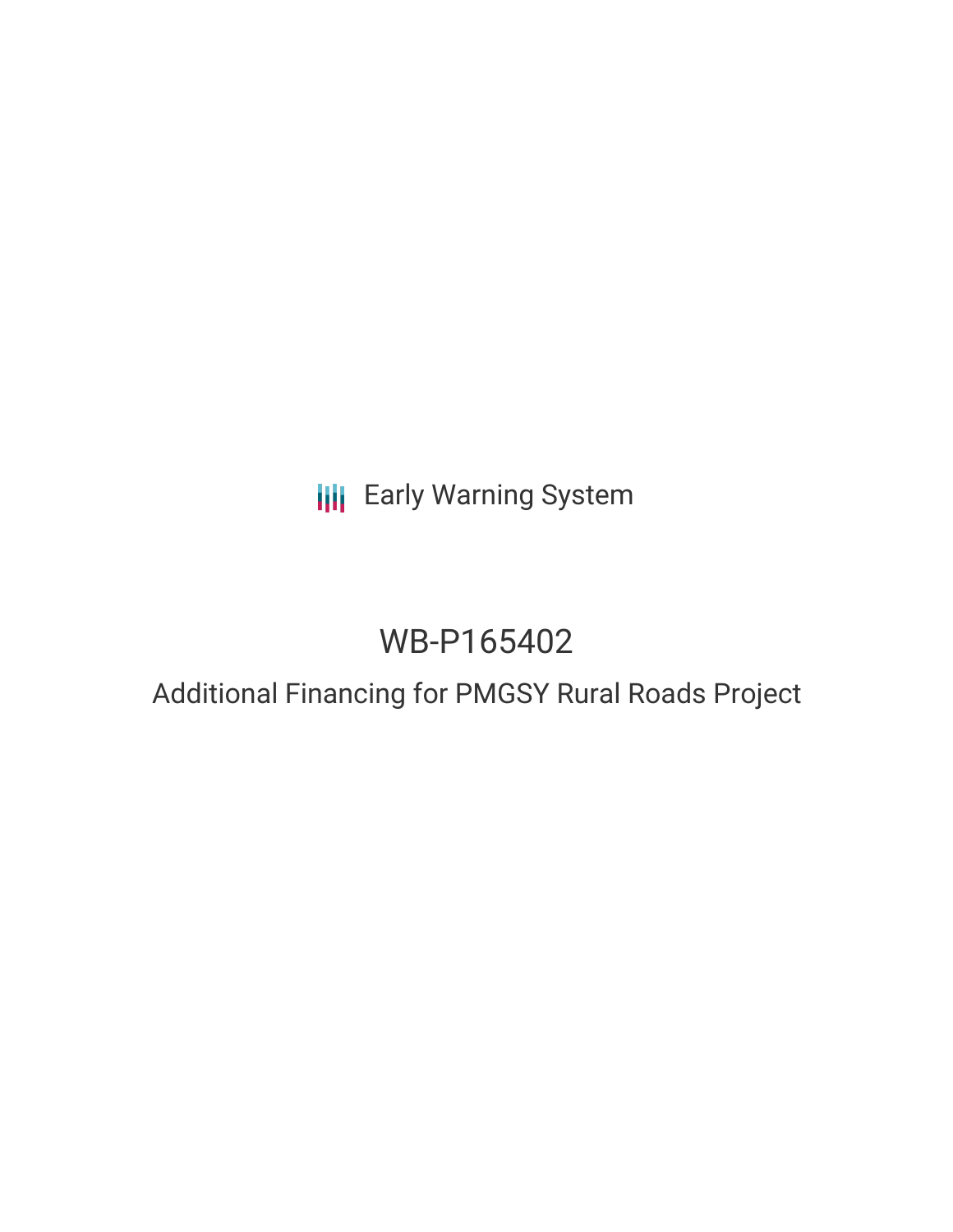

## **Quick Facts**

| <b>Countries</b>               | India                                      |
|--------------------------------|--------------------------------------------|
| <b>Financial Institutions</b>  | World Bank (WB)                            |
| <b>Status</b>                  | Active                                     |
| <b>Bank Risk Rating</b>        | A                                          |
| <b>Voting Date</b>             | 2018-05-25                                 |
| <b>Borrower</b>                | Government of Republic of India            |
| <b>Sectors</b>                 | <b>Construction, Technical Cooperation</b> |
| <b>Investment Type(s)</b>      | Loan                                       |
| <b>Investment Amount (USD)</b> | \$500.00 million                           |
| <b>Project Cost (USD)</b>      | \$1,000.00 million                         |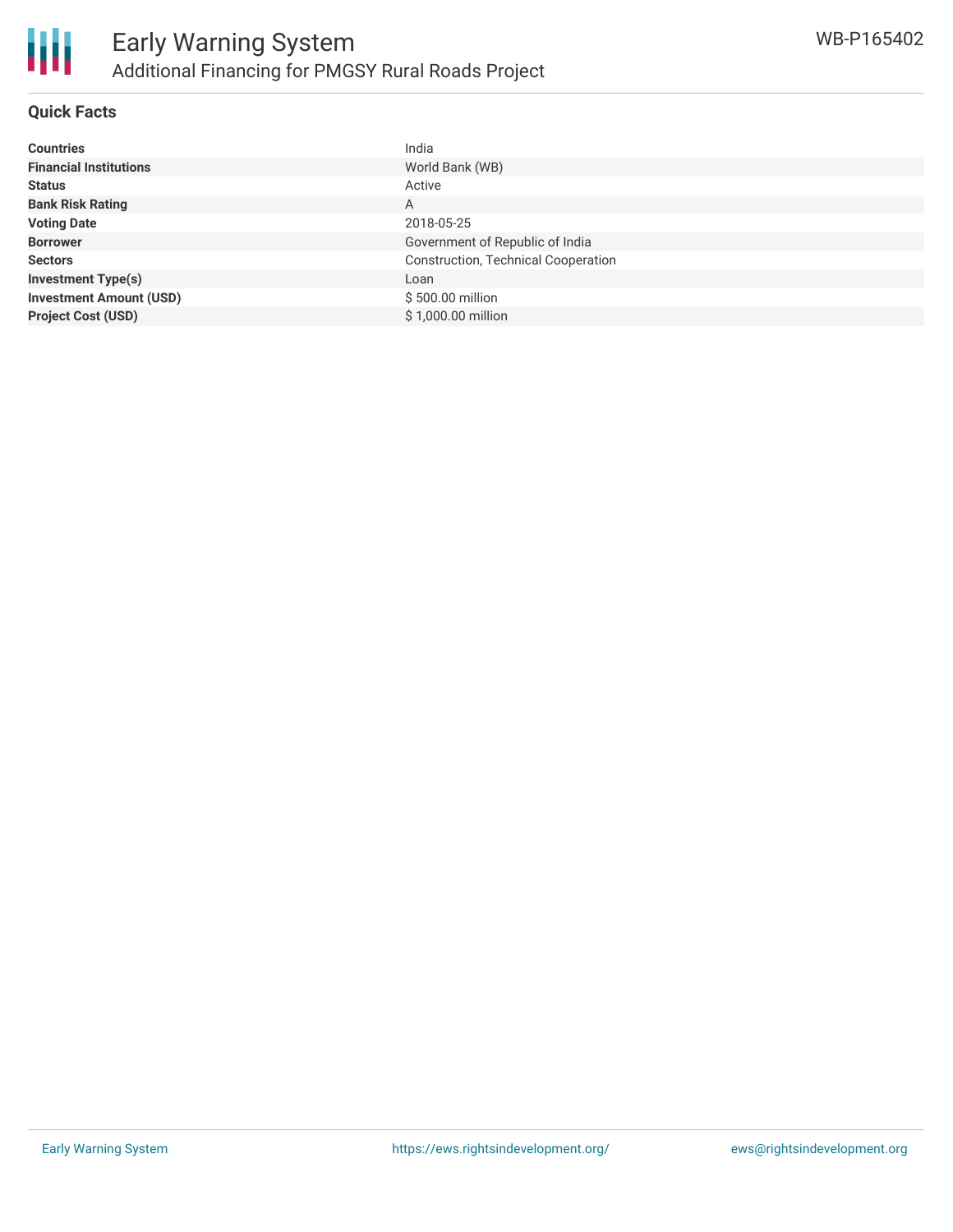

## **Project Description**

The porposed objective of the project is to strengthen the systems and processes of the national 'The Prime Minister's Rural Roads Program' (PMGSY) for the expansion and maintenance of rural access roads.

The Additional Financing will fund the Original Project's two components as follows:

**Component A: PMGSY Program Financing** - This component finances Green and Climate Resilient Rural Roads, Pilot Projects to Introduce New Technologies and support civil works for Rural Roads under the Original Project.

**Component B: Technical Assistance** - This component will support technical assistance (mostly services, goods, and operating expenses) in the entire PMGSY Program to support asset management, institutional, investment and development effectiveness.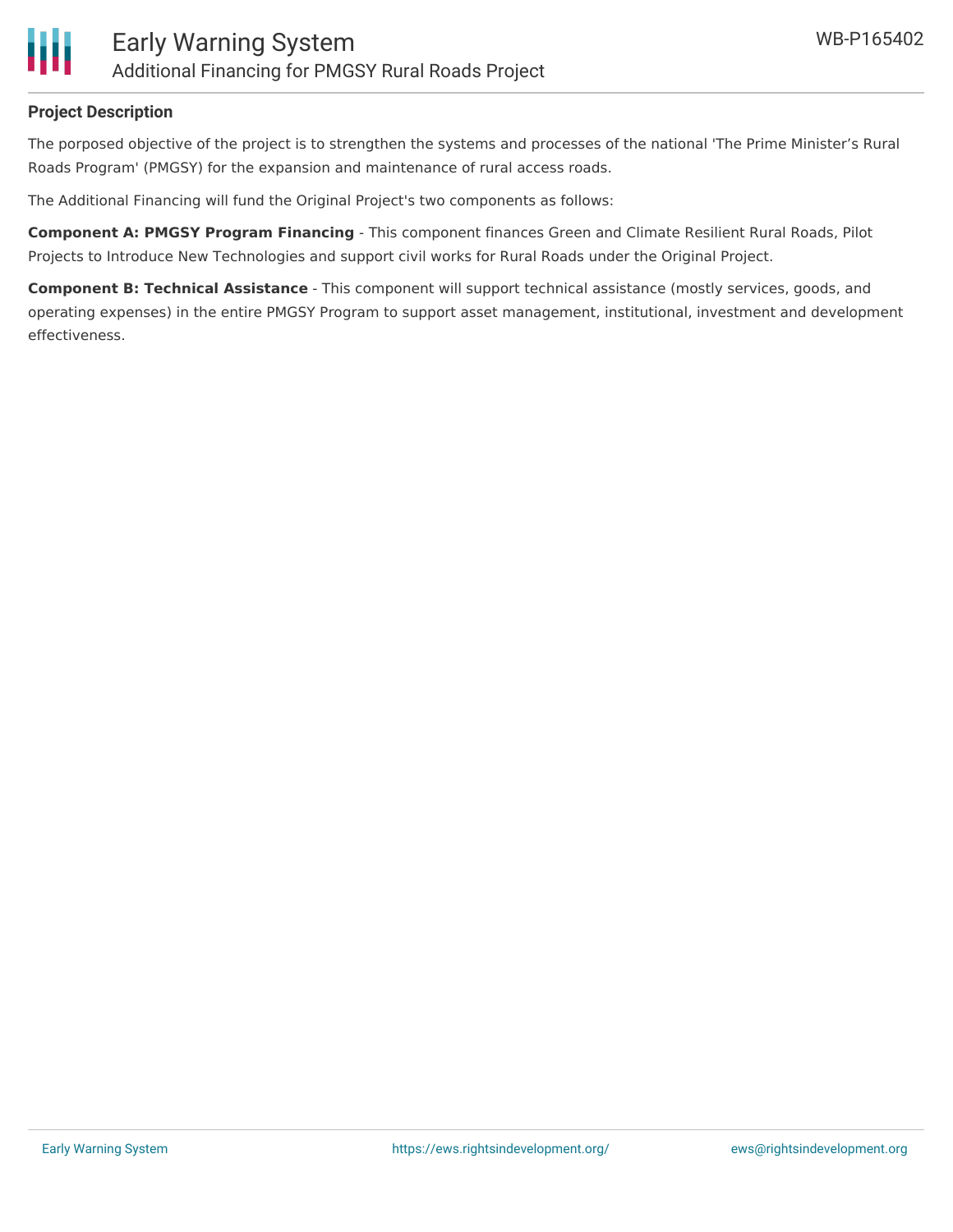

# **Investment Description**

World Bank (WB)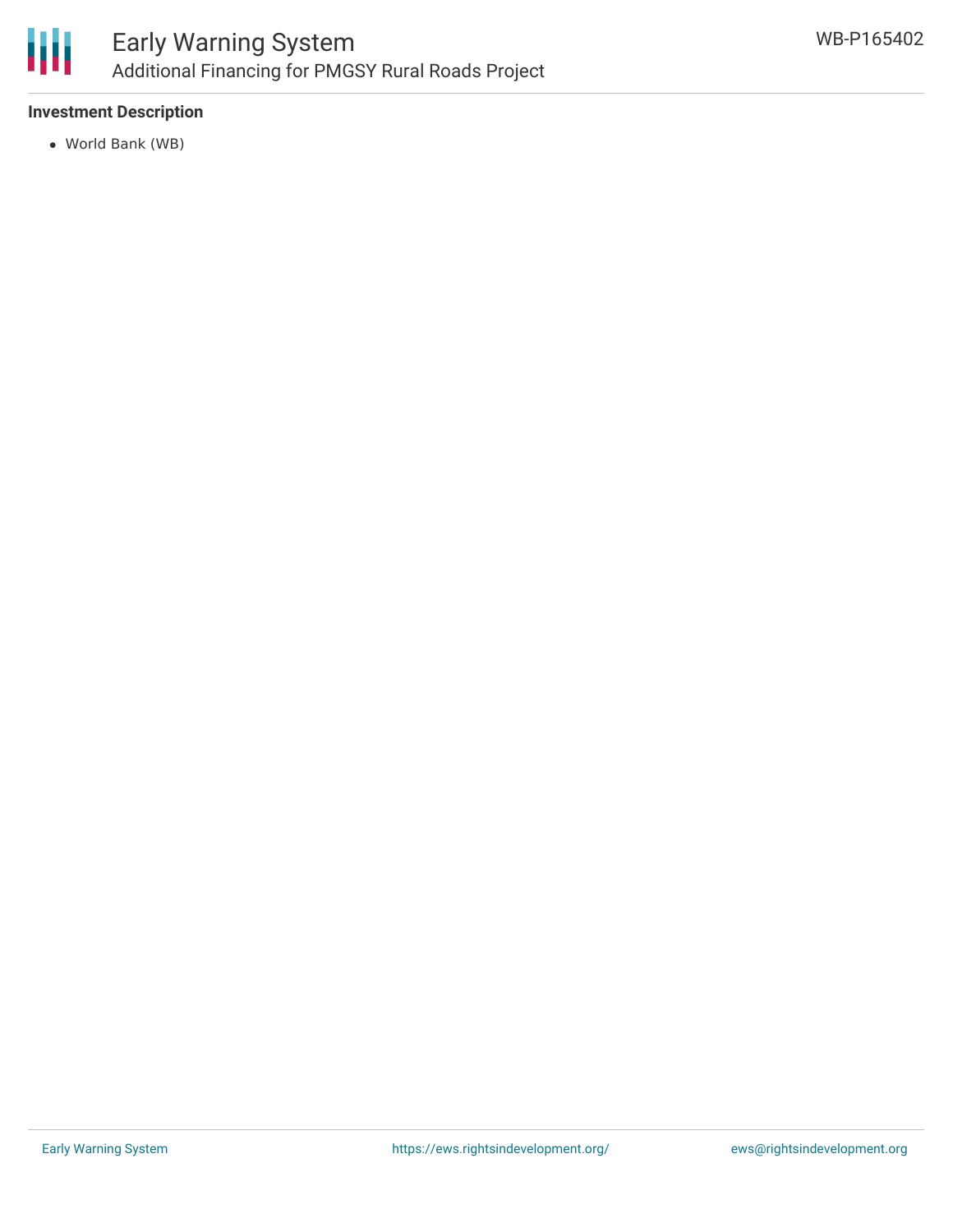

# **Contact Information**

#### **World Bank**

Ashok Kumar Sr Highway Engineer Reenu Aneja Transport Specialist

# **Borrower/Client/Recipient**

The Republic of India Shakil Alam Director (MI) alam.shakil@nic.in National Rural Roads Development Agency, Ministry of Rural Development

#### **Implementing Agencies**

National Rural Road Development Agency I. K. Pateriya Project Director ik.pateriya@nic.in

## **ACCOUNTABILITY MECHANISM OF WORLD BANK**

The World Bank Inspection Panel is the independent complaint mechanism and fact-finding body for people who believe they are likely to be, or have been, adversely affected by a World Bank-financed project. If you submit a complaint to the Inspection Panel, they may investigate to assess whether the World Bank is following its own policies and procedures for preventing harm to people or the environment. You can contact the Inspection Panel or submit a complaint by emailing ipanel@worldbank.org. You can learn more about the Inspection Panel and how to file a complaint at: http://ewebapps.worldbank.org/apps/ip/Pages/Home.aspx.